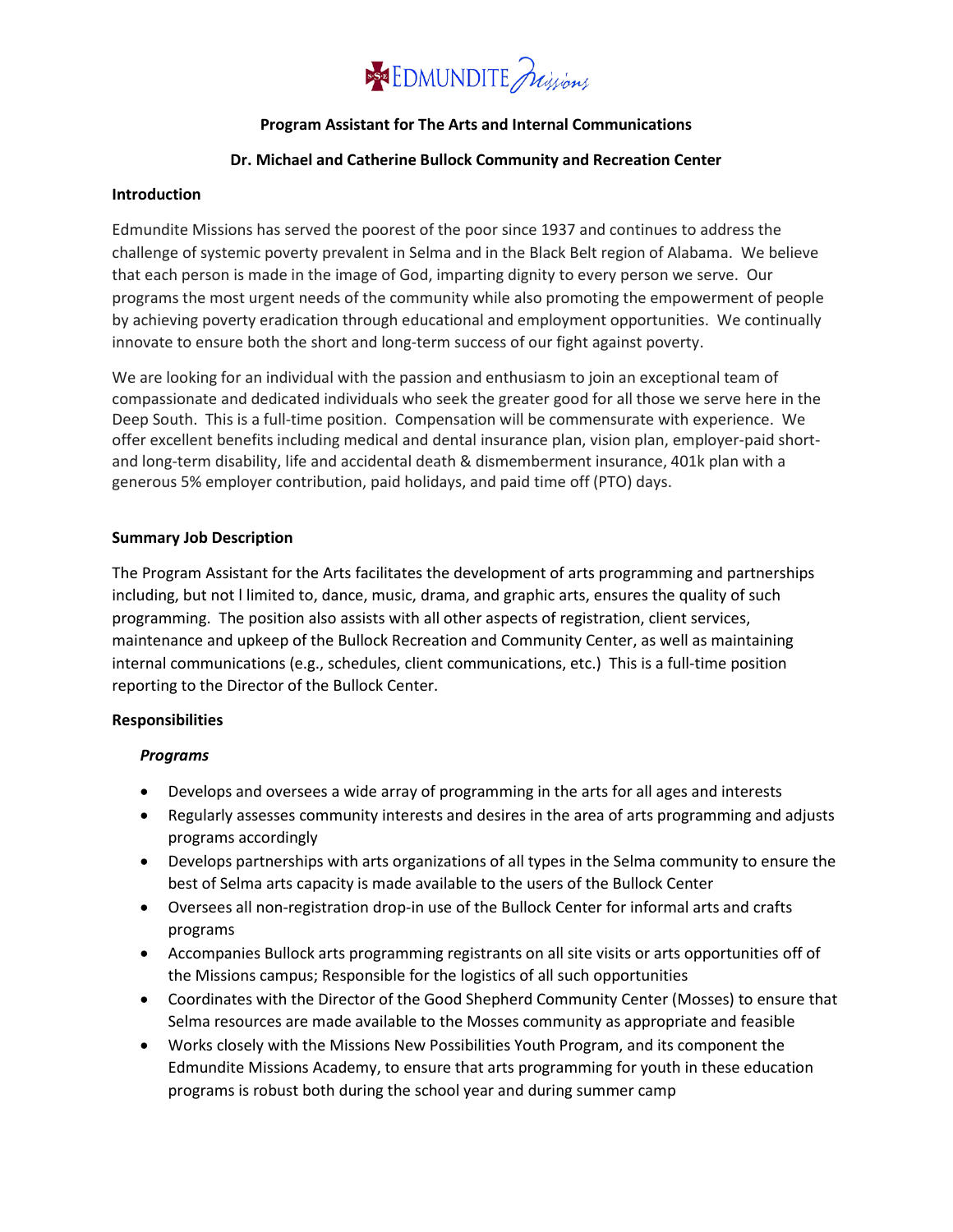# **SSEDMUNDITE** nijony

- Creates and brings to other areas of Missions programming (e.g., nutrition and social and emotional development) ideas for including the arts as a mechanism for communications and learning that can contribute to success in these areas
- Identifies, and with concurrence of the Director of the Bullock Center, engages all outside expertise needed for arts programming
- Oversees all volunteers in the arts programming of the Bullock Center

## *Administration*

- Coordinates all arts program scheduling, ensuring that schedules are coordinated with all other programming assistants to ensure consistent calendars
- Manages registration for all arts programs requiring such
- Ensures accurate recording of program use in the Apricot performance system
- Assists Director of the Center with internal communications, including client program flyer development and production, copies of monthly schedules, schedule coordination, and the like
- Takes responsibility for Bullock Center opening and/or closing as needed
- Performs other duties as requested in all areas of Bullock Center operations, including but not limited to registration, admission, and supervision

### **Maintenance and Upkeep**

- Cleans and maintains all programming areas relevant to any and all arts programming at the Bullock Center, ensuring that program preparation is complete and adequate, and areas are fully cleaned and ready for other programming after any arts use
- Maintains the inventory of all supplies and equipment relevant to arts programming; advises the Director of the Bullock Center on appropriate improvements for materials and supply storage as programming grows
- Cleans and maintains all material and equipment relative to arts programming
- Assists with cleaning and maintenance of the overall Bullock Center

## **Characteristics**

- Outgoing personality; able to establish comradery with all types of people, youth and adult
- Unquestionable integrity and honesty
- Willing to learn; a team player
- Reliable and hardworking
- Appreciation of the Catholic Church, its teachings and traditions
- Personal compassion for and commitment to those in need and respect for all individuals irrespective of their personal circumstances

## **Requirements**

- At least two years of experience in bringing the arts to community or education organizations
- Personally experienced in one or more aspects of performing or graphic arts, with clear competency to lead such programming as an example of commitment to the arts
- Valid driver's license and own transportation a must
- Scheduling flexibility; available for weekend shifts